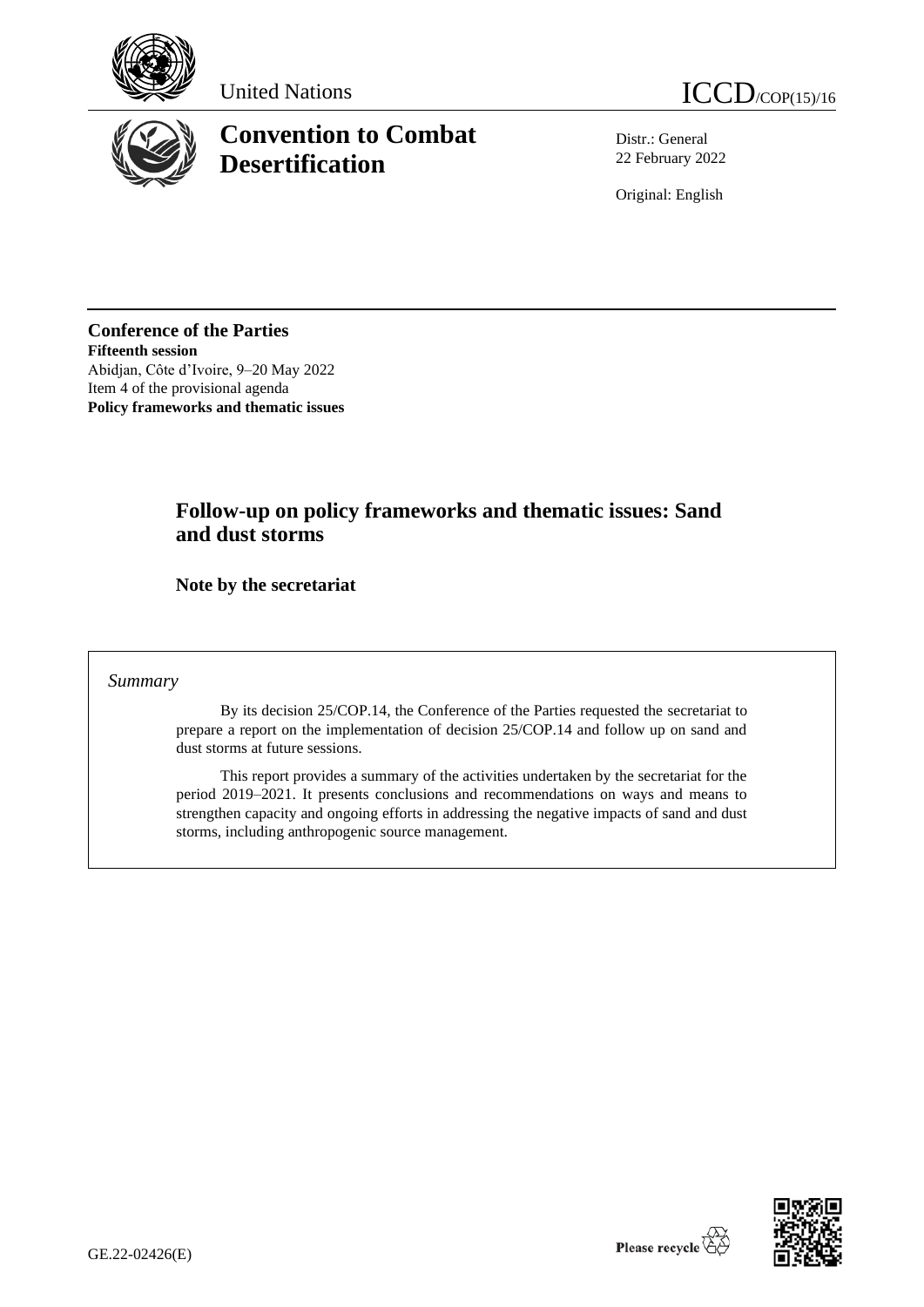# Contents

|         |                                                                                   | Paragraphs | Page           |
|---------|-----------------------------------------------------------------------------------|------------|----------------|
| Ι.      |                                                                                   | $1 - 4$    | 3              |
| П.      |                                                                                   | $5 - 24$   | 3              |
|         | A.                                                                                | $5 - 8$    | 3              |
|         | Advocacy, collaboration and partnership, and capacity-building<br>Β.              | $9 - 11$   | $\overline{4}$ |
|         | C.                                                                                | $12 - 24$  | 5              |
| III.    |                                                                                   | $25 - 26$  | 8              |
| IV.     |                                                                                   | $27 - 30$  | 9              |
| Annexes |                                                                                   |            |                |
| Ι.      | Summary of the action plan elements and associated activity of the United Nations |            |                |
|         |                                                                                   |            | 10             |
| П.      |                                                                                   |            | 13             |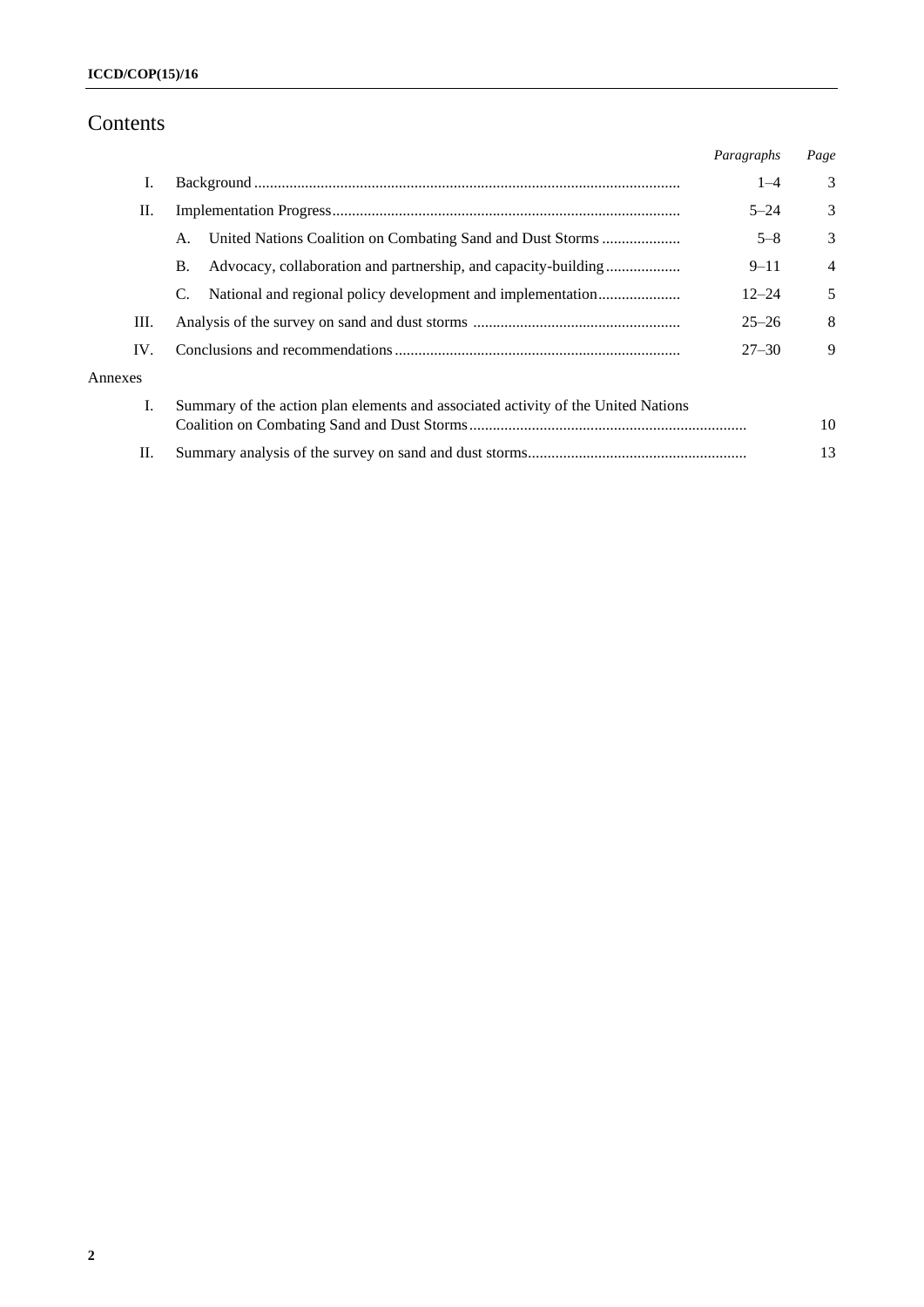# **I. Background**

1. At the twelfth session of the Conference of the Parties (COP 12) in 2015, Parties requested the secretariat to participate, within the mandate and scope of the Convention, in partnerships fostering capacity development to respond to dust and sand storms (SDS) (decision 9/COP.12). Subsequently the COP adopted two decisions on SDS, namely decision 31/COP.13 and 25/COP.14. These decisions provided guidance for the secretariat's activity on SDS to build the capacities of Parties to address SDS.

2. Decision 25/COP.14 requested the secretariat and appropriate United Nations Convention to Combat Desertification (UNCCD) institutions and bodies, within the scope and the mandate of the Convention and subject to the availability of resources, to:

(a) Finalize and publish the Sand and Dust Storms Compendium: Information and Guidance on Assessing and Addressing the Risks (SDS Compendium) in collaboration with other relevant United Nations entities and specialized organizations and promote its use;

(b) Refine, in cooperation with other relevant agencies, the Global Sand and Dust Storms Source Base-map at global, regional and national levels;

(c) Build the capacity of Parties to address SDS by developing a toolbox including decision-making support tools, in collaboration with relevant United Nations entities, institutions and partners.

3. In the same decision, Parties requested the secretariat, within its scope and mandate and subject to the availability of resources, to continue participating in the United Nations Coalition on Combating Sand and Dust Storms and enhance its cooperation and collaboration with United Nations agencies, organizations and treaties to address SDS source mitigation. It also requested the Global Mechanism (GM), within its scope and mandate, to support the development of transformative desertification/land degradation and drought projects and financing options related to anthropogenic SDS source mitigation. The same decision further requested the secretariat to prepare a report on the implementation of decision 25/COP.14 and follow up on SDS at its fifteenth session.

4. Building on these actions, this report refers to the activities on SDS undertaken by the secretariat and the GM in collaboration with other United Nations entities, institutions, and country Parties. It proposes elements to be considered for further action to support the implementation of the Policy Advocacy Framework to Combat Sand and Dust Storms to strengthen the mitigation of SDS sources in the context of land degradation neutrality (LDN) and enhance resilience and preparedness. The secretariat proposes these elements with a view to galvanizing the implementation of the UNCCD Strategic Framework 2018–2030, voluntary national LDN targets, and the commitments of the Parties to the achievement of the Sustainable Development Goals (SDGs).

# **II. Implementation progress**

## **A. United Nations Coalition on Combating Sand and Dust Storms**

5. The secretariat continues to actively participate in the United Nations Coalition on Combating Sand and Dust Storms, initiated through United Nations General Assembly resolution  $72/225$ ,<sup>1</sup> to contribute to a global response to SDS. The Coalition was formally launched at COP 14 in New Delhi in 2019.

6. Since its launch, the Coalition, a voluntary association dedicated to combating SDS with more than 15 members consisting of United Nations entities, intergovernmental organizations, and affiliated members, has been developing operational arrangements,

<sup>1</sup> [<https://digitallibrary.un.org/record/1467245?ln=en>](https://digitallibrary.un.org/record/1467245?ln=en).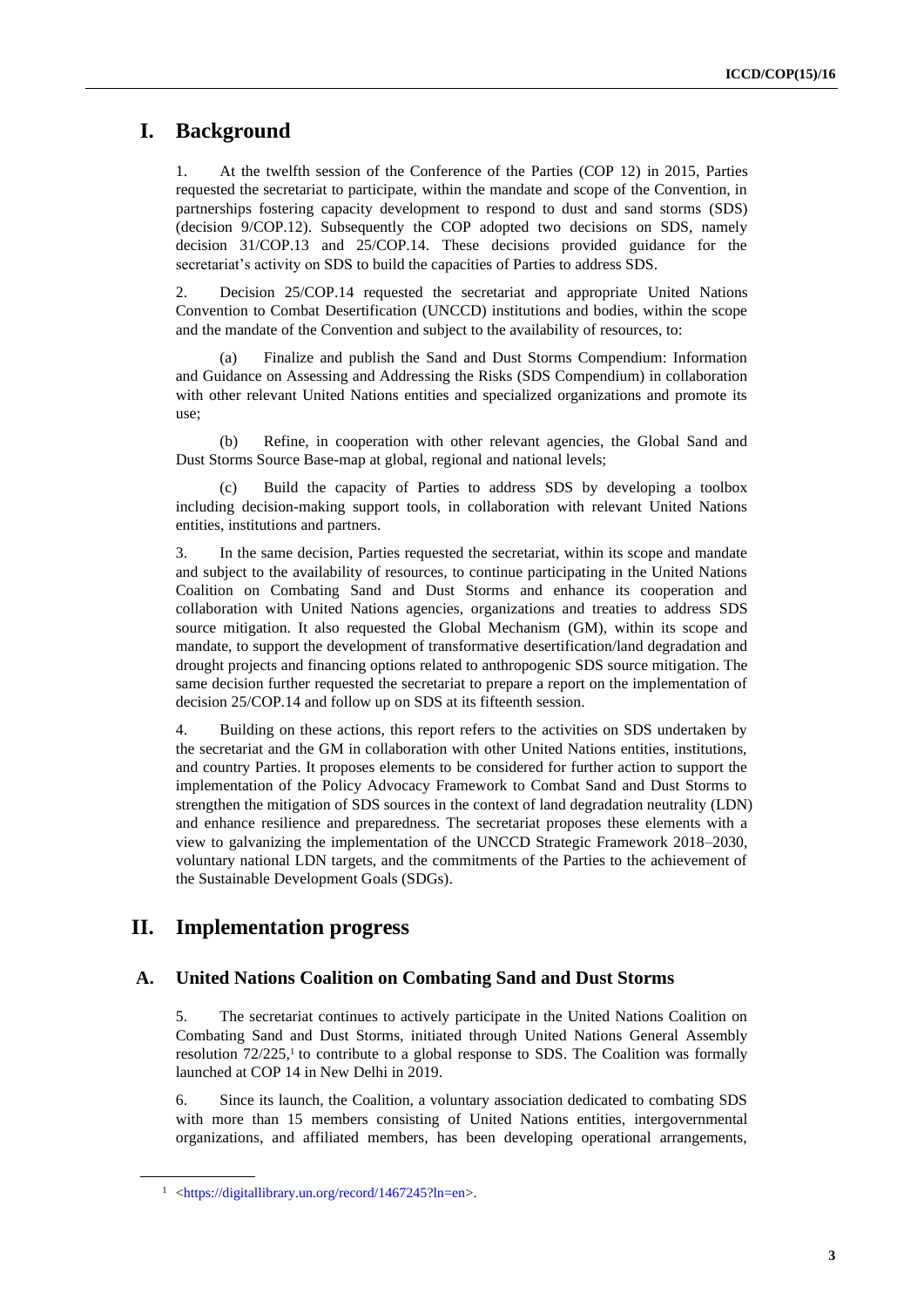including terms of reference, governance operational guidelines, a strategy and an action plan. Currently led by the Food and Agriculture Organization of the United Nations (FAO), the chair of the Coalition rotates every two years. The mandate of the Coalition as defined by the participating members, is to:

Promote and coordinate a collaborative United Nations-system response to SDS on local, regional and global scales, ensuring that unified and coherent actions are taken;

(b) Facilitate the exchange of knowledge, data and best practices among Coalition members to promote effective and coherent action on SDS;

(c) Encourage and promote collaboration on initiatives and activities undertaken by members of the Coalition, including advocacy and resource mobilization;

(d) Facilitate dialogue and collaboration among affected countries and the United Nations (UN) system to address SDS issues collectively; and

(e) Facilitate the capacity-building of Member States, raise their awareness and enhance their preparedness and response to SDS in affected areas.

7. Drawing from the Coalition strategy, an action plan was developed for the period 2020–2022, including the formation of the five working groups, namely: Working group I: Adaptation and mitigation; Working group II: Forecasting and early warning; Working group III: Health and safety; Working group IV: Policy and governance; and Working group V: Mediation and regional collaboration.

8. The Coalition action plan, being flexible in nature in order to accommodate emerging priorities and opportunities, includes a series of actions to be undertaken by members along with other relevant actors and beneficiaries. It is comprised of five action elements and associated activities that reflect the secretariat's work priorities on SDS as guided by Parties. These action elements and associated activity components are summarized in annex I of this document.

### **B. Advocacy, collaboration and partnership, and capacity-building**

#### **1. Advocacy and collaboration and partnership**

9. The secretariat has provided inputs to the Report of the Secretary-General entitled "Combating sand and dust storms" submitted to the  $74<sup>th</sup>$  (2019),  $75<sup>th</sup>$  (2020) and  $76<sup>th</sup>$  (2021) session of the United Nations General Assembly  $(A/74/263, ^2A/75/278, ^3A/76/219^4)$ , respectively. The reports highlight activities and initiatives undertaken by United Nations entities, including the secretariat of the Convention, United Nations Member States and a range of stakeholders and covers the period from mid-2018 to mid-2019, mid-2019 to mid-2020 and mid-2020 to mid-2021, respectively. They underscore the achievements made during the reporting period in four principal areas: (i) cross-cutting activities; (ii) monitoring, prediction and early warning; (iii) impact mitigation, vulnerability and resilience; and (iv) source mitigation.

10. The secretariat also collaborated closely with partners, including the United Nations entities and specialized agencies, institutions and country Parties, on policy advocacy and awareness-raising to combat SDS through the United Nations Coalition on Combating Sand and Dust Storms and bilateral cooperation, as follows:

(a) The secretariat collaborated with the United Nations Coalition on Combating Sand and Dust Storms in organizing a side event on "Sand and Dust Storms: A critical climate change adaptation issue" at the United Nations Framework Convention on Climate Change Pre-COP Milan held from 30 September to 2 October 2021;

<sup>2</sup> [<https://digitallibrary.un.org/record/3825221?ln=en>](https://digitallibrary.un.org/record/3825221?ln=en).

<sup>3</sup> [<https://digitallibrary.un.org/record/3878284?ln=en>](https://digitallibrary.un.org/record/3878284?ln=en).

<sup>4</sup> [<https://digitallibrary.un.org/record/3937026?ln=en>](https://digitallibrary.un.org/record/3937026?ln=en).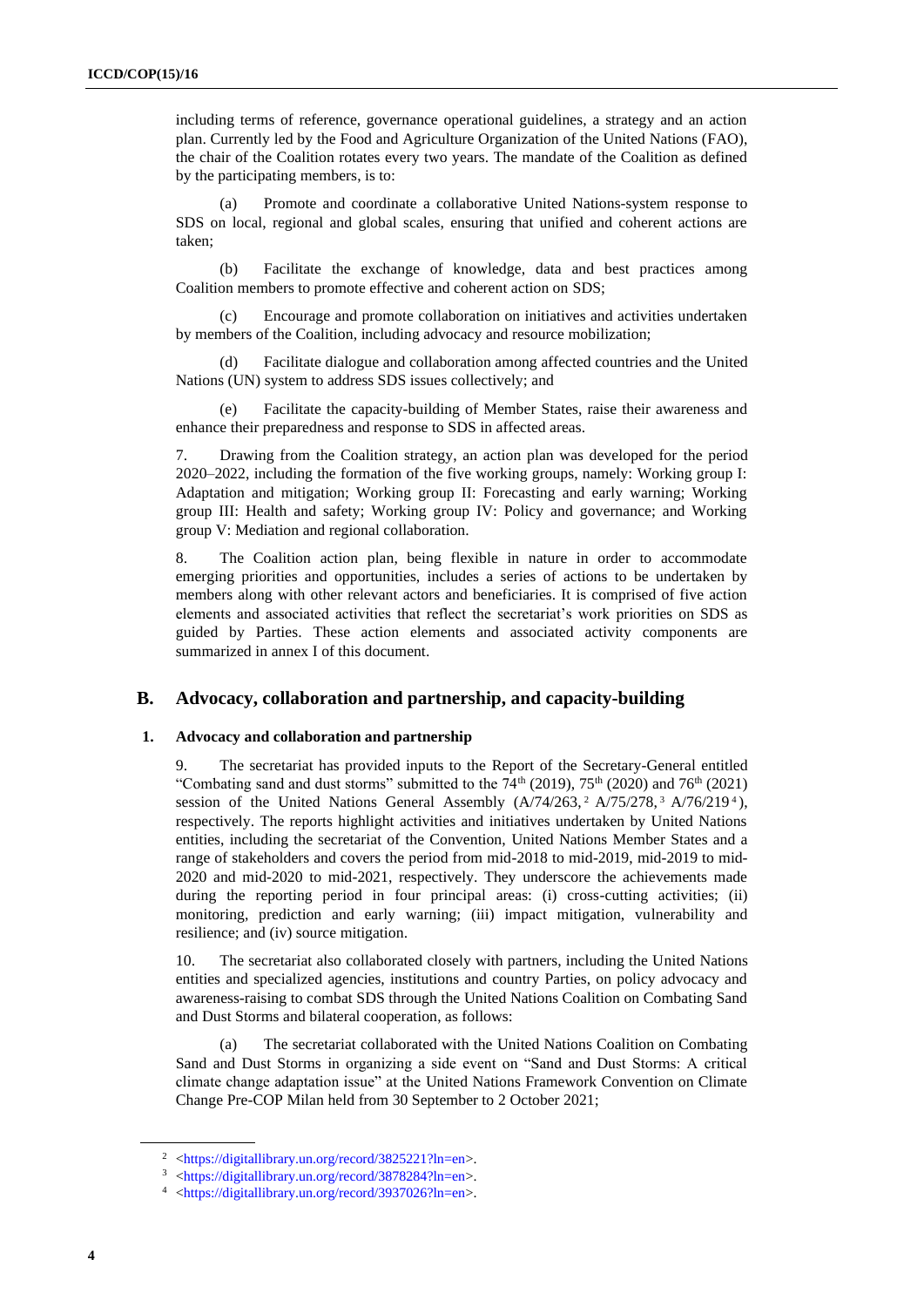(b) The secretariat participated virtually in the Steering Committee Meeting of the Sand and Dust Storms Warning Advisory and Assessment System of the World Meteorological Organization (WMO) held from 11 to 14 November 2019 in Hangzhou, China;

The secretariat partnered with the Asian and Pacific Centre for the Development of Disaster Information Management of the United Nations Economic and Social Commission for Asia and the Pacific (UNESCAP) in developing the publications Guideline on Monitoring and Reporting the Impact of Sand and Dust Storms through the Sendai Framework Monitoring<sup>5</sup> and "Sand and Dust Storms Risk Assessment in Asia and the Pacific".<sup>6</sup>

#### **2. Capacity-building**

11. The secretariat has been developing a set of capacity-building training materials including associated e-learning courses in line with the SDS Compendium and the Sand and Dust Storms Toolbox (SDS Toolbox). The trainings and supporting material are targeted at individuals with a responsibility for dealing with SDS (including UNCCD National Focal Points). The focus is on raising awareness about SDS challenges to society and developing and defining ways and means to address these challenges. Preliminarily training course themes include, inter alia: (1) risk assessment including vulnerability and economic impact assessment; (2) source mapping; (3) monitoring and early warning; and (4) SDS source and impact mitigation.

## **C. National and regional policy development and implementation**

12. The secretariat has been assisting in the development of national and regional policy and frameworks in collaboration with partners and in accordance with the Policy Advocacy Framework to Combat Sand and Dust Storms. This section summarizes the secretariat's activity in this work stream, as guided by decisions 31/COP.13 and 25/COP.14.

#### **1. Monitoring, prediction, early warning and preparedness: Global Sand and Dust Storms Source Base-map**

13. The Global Sand and Dust Storms Source Base-map<sup>7</sup> has been further refined and is now available through a web-based user interface. The base-map built upon open-access global data sets and information, including remote sensing-imagery, and is intended to provide a set of geo-referenced numerical maps at 1km resolution to support national approaches to integrating SDS source mitigation measures into the LDN target-setting process. The base-map was developed in collaboration with the United Nations Environment Programme and the WMO with the support of selected experts from the Science-Policy Interface.

14. The base-map specifically focuses on soil surface status, including parameters on soil texture, structure, moisture and temperature, in combination with vegetation coverage, to better detect active and dormant SDS sources, taking into account the seasonality of sources and extreme weather conditions such as drought. It can contribute to defining SDS source patterns, including small-scale and point sources. This information is needed in planning mitigation actions, source monitoring, early warning, and risk, impact and vulnerability assessments at subnational, national and regional levels.

<sup>5</sup> [<https://apdim.unescap.org/sites/default/files/2021-](https://apdim.unescap.org/sites/default/files/2021-06/Guidelines%20on%20monitoring%20and%20reporting%20the%20impacts%20of%20sand%20and%20dust%20storms%20through%20the%20Sendai%20Framework%20monitoring-31%20May%202021.pdf) [06/Guidelines%20on%20monitoring%20and%20reporting%20the%20impacts%20of%20sand%20an](https://apdim.unescap.org/sites/default/files/2021-06/Guidelines%20on%20monitoring%20and%20reporting%20the%20impacts%20of%20sand%20and%20dust%20storms%20through%20the%20Sendai%20Framework%20monitoring-31%20May%202021.pdf) [d%20dust%20storms%20through%20the%20Sendai%20Framework%20monitoring-](https://apdim.unescap.org/sites/default/files/2021-06/Guidelines%20on%20monitoring%20and%20reporting%20the%20impacts%20of%20sand%20and%20dust%20storms%20through%20the%20Sendai%20Framework%20monitoring-31%20May%202021.pdf)[31%20May%202021.pdf>](https://apdim.unescap.org/sites/default/files/2021-06/Guidelines%20on%20monitoring%20and%20reporting%20the%20impacts%20of%20sand%20and%20dust%20storms%20through%20the%20Sendai%20Framework%20monitoring-31%20May%202021.pdf).

<sup>6</sup> [<https://apdim.unescap.org/sites/default/files/2021-09/APDIM-](https://apdim.unescap.org/sites/default/files/2021-09/APDIM-Sand%20and%20Dust%20Storms%20Risk%20Assessment.pdf)[Sand%20and%20Dust%20Storms%20Risk%20Assessment.pdf>](https://apdim.unescap.org/sites/default/files/2021-09/APDIM-Sand%20and%20Dust%20Storms%20Risk%20Assessment.pdf).

<sup>7</sup> [<https://maps.unccd.int/sds/>](https://maps.unccd.int/sds/).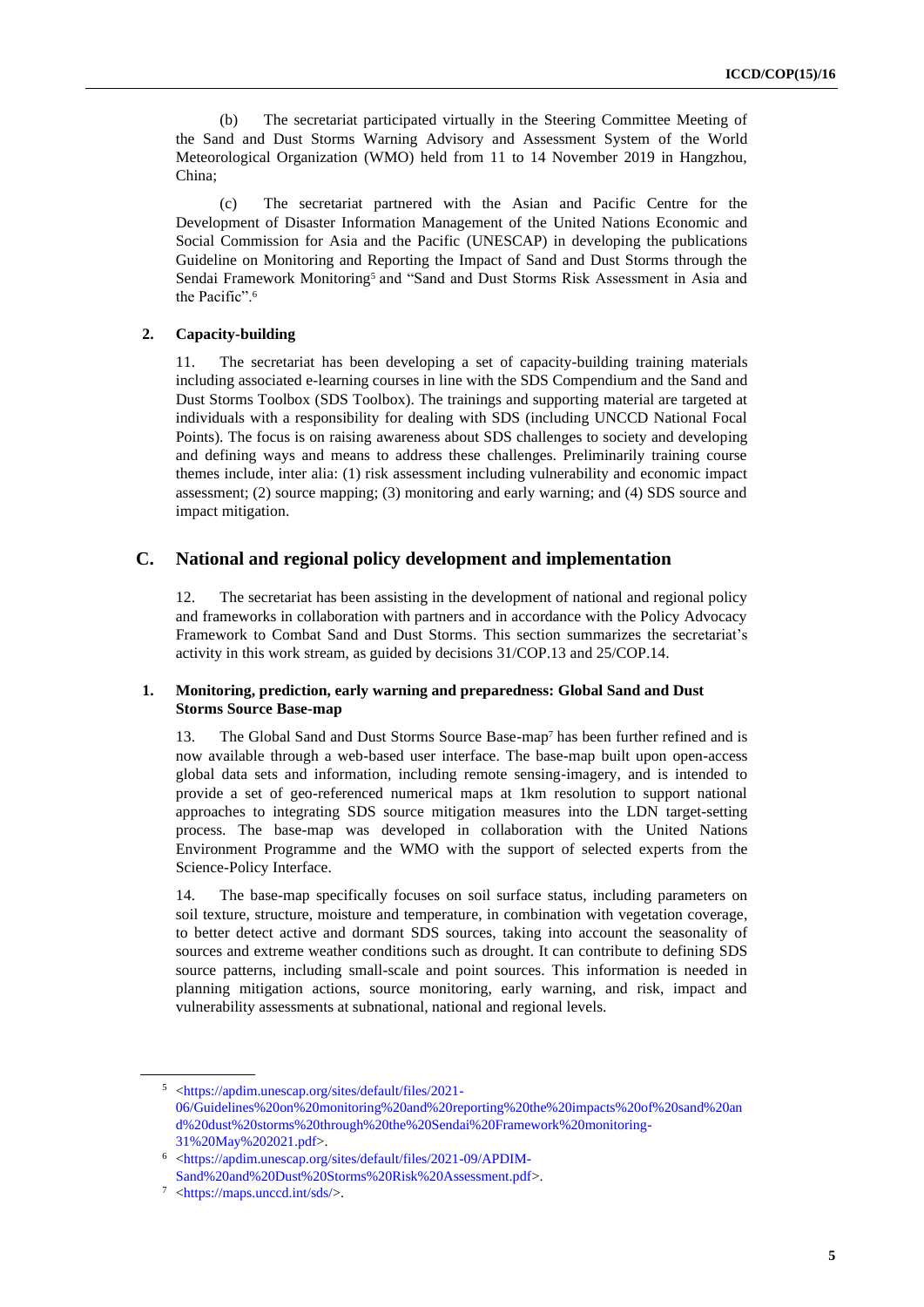#### **2. Impact mitigation, vulnerability and resilience**

#### *(a) Sand and Dust Storms Compendium: Information and Guidance on Assessing and Addressing the Risks*

15. The secretariat finalized and published the SDS Compendium<sup>8</sup> in collaboration with the Science-Policy Interface, FAO, United Nations Environment Programme (UNEP), the United Nations Development Programme (UNDP), the United Nations Entity for Gender Equality and the Empowerment of Women, the United Nations Office for Disaster Risk Reduction (UNDRR), the World Health Organization (WHO) and WMO, and external experts and partners.

16. The aim of the SDS Compendium is to provide information and guidance on how to assess and address the risks posed by SDS and plan actions to combat them. The Compendium brings together information and guidance from a wide range of sources. It includes approaches and methodology frameworks on data collection, assessment, monitoring and early warning, impact mitigation and preparedness, and source mapping and anthropogenic source mitigation that are required for the development and implementation of policies related to SDS at subnational, national, regional and global levels, taking into account the principles set out in the Policy Advocacy Framework to Combat Sand and Dust Storms and the cross-sectoral and multidisciplinary nature of the impact that SDS can cause to societies, economies and the environment.

#### *(b) Sand and Dust Storms Toolbox*

17. The secretariat developed the SDS Toolbox in collaboration with FAO, UNDP, UNDRR, UNEP, UNESCAP, the United Nations Economic and Social Commission for Western Asia, WMO, the World Overview of Conservation Approaches and Technologies (WOCAT), and external experts. The overall objective of the SDS Toolbox is to provide stakeholders with easy access to tools, methodologies, approaches, case studies and other resources to support the development and implementation of SDS policies and plans at various levels.

18. The SDS Toolbox aims to compile existing knowledge, information and data, as well as tools and methodologies developed by SDS experts, United Nations entities and other partners. It presents key features and elements in five modules, namely: (i) SDS source mapping and monitoring; (ii) SDS source control and management; (iii) observation, monitoring, forecasting and early warning; (iv) risk and vulnerability assessment and mapping; and (v) preparedness and impact mitigation. The first generation of the SDS Toolbox will be made available by mid-2022 through a web-based user interface.

19. As part of the toolbox development, building on the Global Sand and Dust Storms Source Base-map, the secretariat has been conceptualizing an embedded geographic information systems (GIS) platform to meet data requirements across several tools that may be best used as an ensemble, such as (1) long-term forecasts and near-real-time evolution of SDS events; (2) anticipated SDS event impacts and warning measures; (3) past and possible future impacts of SDS; (4) risk and vulnerability information and reduction measures; and (5) data that defines intervention parameters (e.g. precipitation, wind speed, vegetation and land use type and change). The envisioned GIS platform aims to provide a technical tool to assemble, link and present one or more data sets based on geospatially referenced data points. This process can result in user-selected options to:

(a) Visually present multiple compatible data sets with embedded data records that can be accessed on demand;

- (b) Present near-real-time updates of related data sets, including SDS warnings;
- (c) Analyse and present changes in specific data sets over time;

<sup>8</sup> [<https://www.unccd.int/publications/coming-soon-sand-and-dust-storms-compendium-information](https://www.unccd.int/publications/coming-soon-sand-and-dust-storms-compendium-information-and-guidance-assessing-and)[and-guidance-assessing-and>](https://www.unccd.int/publications/coming-soon-sand-and-dust-storms-compendium-information-and-guidance-assessing-and).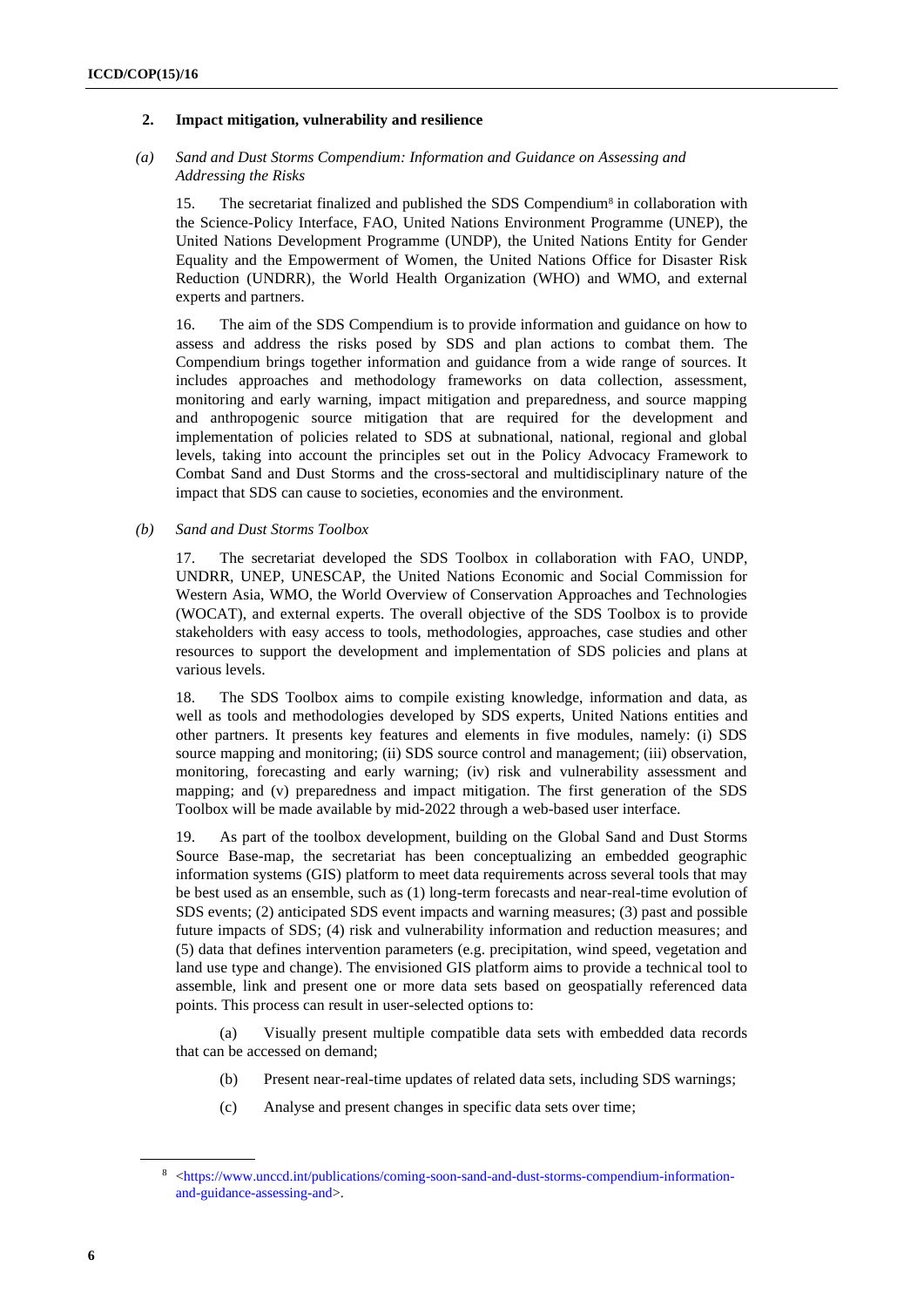- (d) Compare changes in different data sets over time;
- (e) Link information to specific locations at one point in time, or changes over

time;

(f) Enable access to data on sustainable land management, LDN, impact mitigation and other information useful for SDS management.

#### **3. Source mitigation: national and regional planning and implementation**

20. The secretariat has been assisting in the development of national and regional plans, policy and frameworks in accordance with the Policy Advocacy Framework to Combat Sand and Dust Storms, with a focus on impact mitigation, including anthropogenic source management. Several pilot projects have been initiated and implemented with partners at national and regional levels in Nigeria, central Asia (Kazakhstan, Kyrgyzstan, Tajikistan, Turkmenistan, Uzbekistan) and northeast Asia (China, Mongolia, Republic of Korea, Russian Federation) to formulate national and/or regional SDS plans and strategies that can lay the foundation for accelerating immediate actions on the ground. The objective is to strengthen the preparedness and resilience of affected populations while promoting cooperation and collaboration among concerned stakeholders at all levels.

21. The secretariat and the GM collaborated with the United Nations Coalition on Combating Sand and Dust Storms in conceptualizing a global programme on combating SDS to enhance food security and achieve LDN. <sup>9</sup> A draft concept note has been developed, led by FAO in consultation with the secretariat, the GM and other members of the Coalition, including UNDP, WMO, WHO and ESCAP, and builds on the ongoing SDS-related activities of FAO and UNCCD. The concept note links SDS with LDN and notes that the relationship between SDS and land degradation is complex, multifaceted and synergistic. The note further underlines that policies designed to avoid, reduce and/or reverse land degradation will also have the effect of mitigating SDS sources, delivering multiple environmental, economic and social benefits at national and global levels.

22. The objective of the global programme is to (i) strengthen the resilience of agriculture-dependent communities affected by increasing exposure to climate change and the increased risks and impacts of SDS, while reducing and/or reversing land degradation; and (ii) create an enabling environment for scaling-up SDS source and impact/risk reduction in the agricultural sectors.

23. This programme also seeks to support communities and governments in the mainstreaming of SDS prevention and adaptation activities within existing frameworks for multi-hazard disaster risk reduction and management and enhance collaboration between SDS source and impact regions. This is the value-added of this programme as it will encourage data sharing at regional, national and subnational levels. Specific activity areas of the programme include:

*(a) Regional level*

(a) Knowledge-sharing platform across the participating countries to enhance dialogue and actions on combating SDS and land degradation and build resilience to the effects of climate variability on agriculture and land;

(b) Design and implementation of a comprehensive capacity development programme (enabling activity) based on a stocktaking of current capacities and needs to enable countries/regions to take actions and responses aligned with COP decisions on combating SDS;

<sup>9</sup> Decision 25/COP.14, paragraph 3, "invites the United Nations Coalition on Combating Sand and Dust Storms and other relevant United Nations entities as well as member agencies of the United Nations Coalition on Combating Sand and Dust Storms to […] explore the potential elements of a broader sand and dust storms initiative".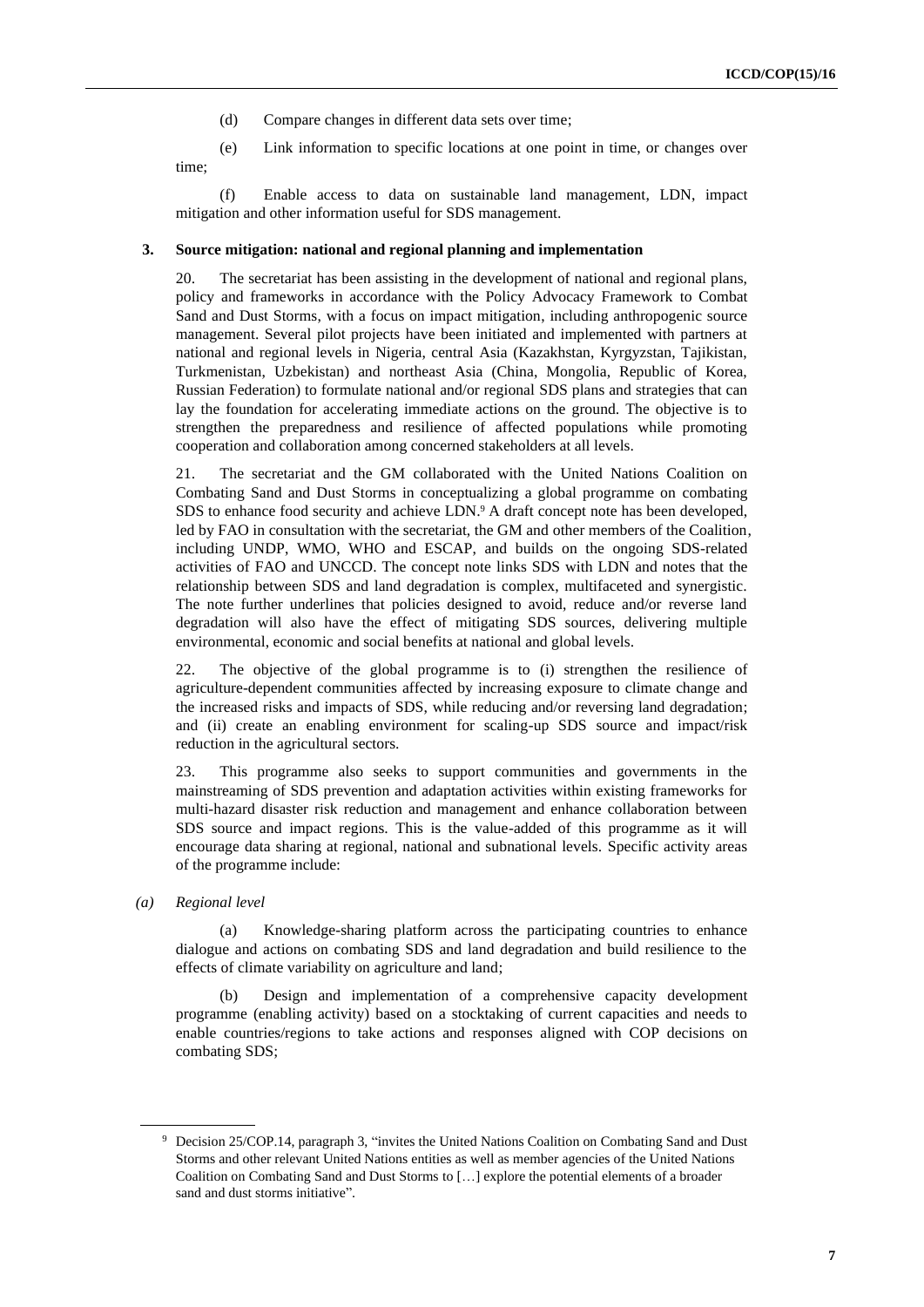(c) Standardized indicators and refined tools for assessing the source and impact of SDS in relation to agriculture, informing risk management and planning at national and regional levels, and facilitating integration with LDN indicators and targets.

#### *(b) National and subnational levels*

(a) Integrate SDS source management in the national LDN process through the implementation of sustainable land and soil management and water use practices and activities. This includes investment in sustainable land management options aimed at reducing land degradation and desertification in SDS source areas associated with rangelands and croplands;

(b) Organize trainings and capacity development on tools and methodologies related to awareness-raising and planning for combating the impact of SDS, especially on land, including agriculture, and interlinkages with national efforts to achieve LDN targets;

(c) Strengthen SDS governance by mainstreaming SDS risk reduction in agriculture within existing national policy processes, including in multihazard/multisectoral risk reduction planning, LDN, agricultural development planning and/or climate change adaptation planning (such as nationally determined contributions and national adaptation plans).

24. The secretariat also collaborated with FAO in drafting elements for voluntary policy guidelines in order to assist affected countries in the integration of SDS into the related policy and development agenda, including LDN, focusing on anthropogenic source mitigation while mobilizing expertise across sectors and disciplines in the development and implementation of SDS-related policy and plans. The aim is to provide affected countries with further information and guidance in creating the enabling environment that is an essential precursor to harness SDS risk reduction in a connected way, utilizing multiple tools provided through the SDS Toolbox and ultimately contributing to the positive changes of reducing and mitigating the human impacts caused by SDS. Further information on the draft elements of voluntary policy guidelines is available in document ICCD/COP(15)/CRP.1.

## **III. Analysis of the survey on sand and dust storms**

25. A survey was conducted with the aim of defining potential needs, gaps and priority areas where further efforts may be required in assisting affected Parties to enhance the preparedness and resilience of vulnerable ecosystems and populations to the adverse and negative impacts of SDS. The survey also aimed to provide inputs to the further development of the SDS Toolbox. It targeted UNCCD national focal points as the main respondents, with a focus on national perspectives on SDS matters.

26. The survey had 10 questions consisting of multiple-choice questions, scaled responses questions (high to low) and open questions, as well as four questions concerning the respondents' background. Fifty-five countries responded to the survey, which represents close to 30 per cent of all UNCCD Parties. Key survey findings were as follows, with detailed analysis provided in the annex II of this document:

(a) The survey findings shows that integration of SDS into key policy areas needs further strengthening. Although most countries affected by SDS have at least some policy tools that influence, if not directly address, SDS, there are major gaps in critical policy and planning areas, such as monitoring, disaster risk reduction, impact assessment and emergency response measures, including health advisories;

Only around one-third of the countries affected by SDS responded having programmes or initiatives for anthropogenic SDS source mitigation, indicating a need for urgent action in this context. The national voluntary LDN targets offer an already wellestablished basis for meeting that need, with their evolving implementation and data collection/reporting processes. Further support and guidance is needed for translating SDS source mitigation into practical action and integrating it into the LDN targets. A more systematic and holistic approach could improve the coherence and effective implementation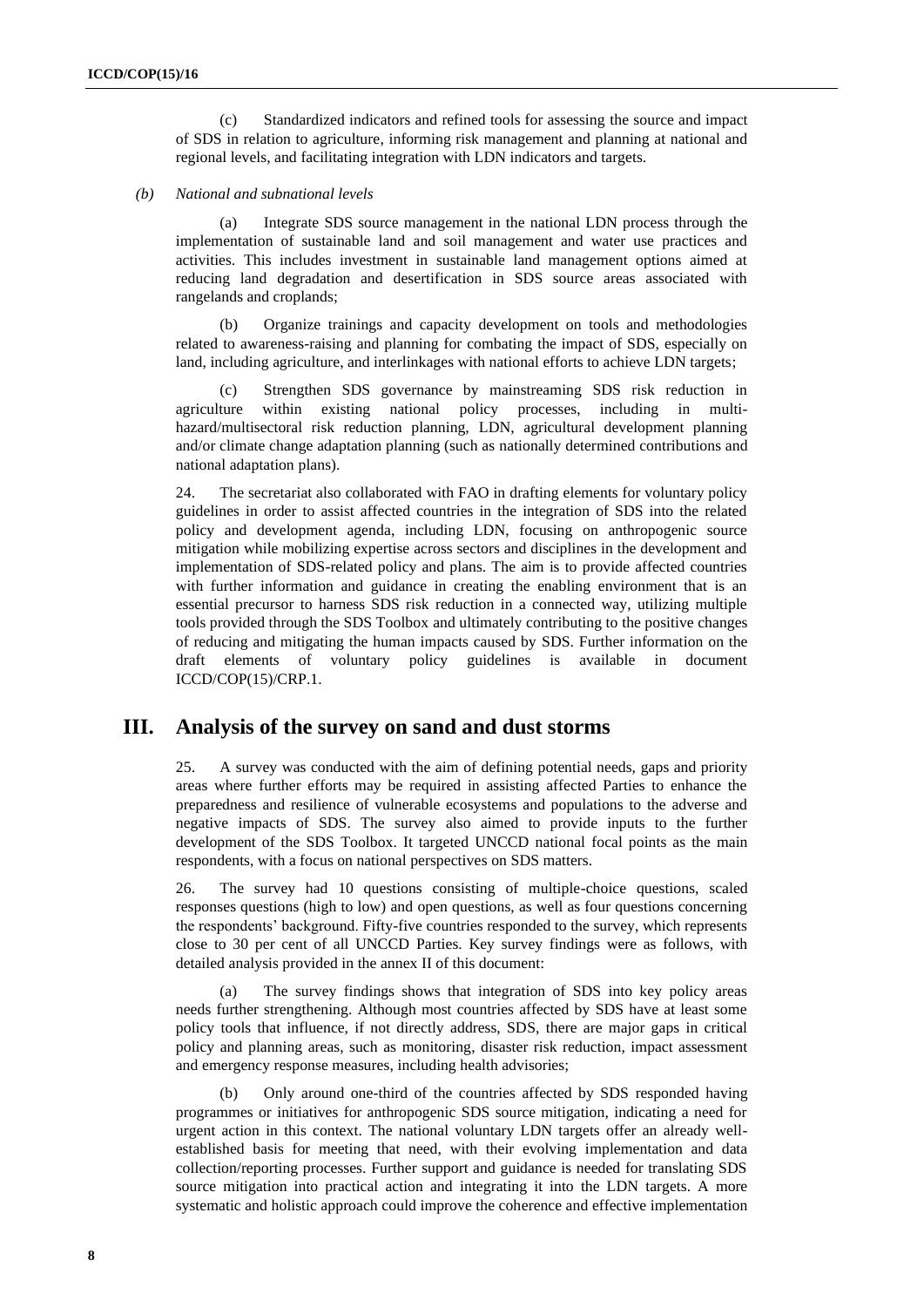of SDS-related policies across sectors, maximizing the co-benefits of achieving LDN and other restoration goals;

(c) There is a need for more and better observation and monitoring, as well as information and data on SDS, including climatic data, SDS sources and impacts, vulnerability and risk information, and best practices. This could be interpreted as a lack of access to existing information and data, or the non-existence of such information and data. The survey pointed to potential approaches and initiatives that can assist in closing these data gaps, support science-based decision-making, and boost action and cooperation at subregional, regional and global levels. These can be summarized as follows:

- (i) Policy-science interface/dialogue on SDS;
- (ii) Global scientific cooperation initiative on SDS (assessment, mapping);

(iii) Global network on SDS information/knowledge, including a best practice database;

(iv) Regional cooperation and implementation mechanism (or platform), including target-setting and joint source mitigation initiatives;

(v) Training and knowledge sharing.

## **IV. Conclusions and recommendations**

**27. Since COP 12, deliberations on SDS under the UNCCD have delivered significant results, including decisions that recognize the importance of anthropogenic SDS source mitigation as an essential element for reducing the negative impact of SDS at all levels in the context of the implementation of the Convention and LDN, while contributing to several SDGs. The Policy Advocacy Framework to Combat Sand and Dust Storms has served as the principal guidance on SDS-related policy and actions at national, regional and global levels, including the activities of the secretariat. A significant compilation of materials and information has been made available to assist affected countries in building capacity to combat SDS. These include the SDS Compendium, Global Sand and Dust Storms Source Base-map, the SDS Toolbox, training materials including dedicated e-learning courses, lessons learned from pilot projects, among other things, which were developed in collaboration with numerous partners and experts. They provide a strong foundation to promote further actions at all levels on SDS.**

**28. Knowledge gaps and a lack of information, coupled with many uncertainties associated with the global dust cycle and its interactions with human society and ecosystems, is by far one of most recognized challenges in addressing SDS. The survey findings indicate how UNCCD Parties affected by SDS are addressing related challenges, including through the implementation of COP decisions.** 

**29. Bold and forward-looking decisions on practical yet proactive actions will help enable affected Parties to better adapt to the risks posed by SDS, build resilience and increase the preparedness of affected populations in the context of the implementation of the Convention and LDN, while facilitating the access to relevant information and tools, such as policy guidelines and decision support tools available through the SDS Compendium and the SDS Toolbox. Such decisions will also promote, collaboration and partnership at all levels across sectors, stakeholders, types of expertise, and disciplines, noting the impacts of SDS on diverse dimensions of human society and the environment.**

**30. Taking these conclusions into account, at its fifteenth session, the COP may wish to consider the draft decision on combating SDS, as contained in document ICCD/COP(15)21.**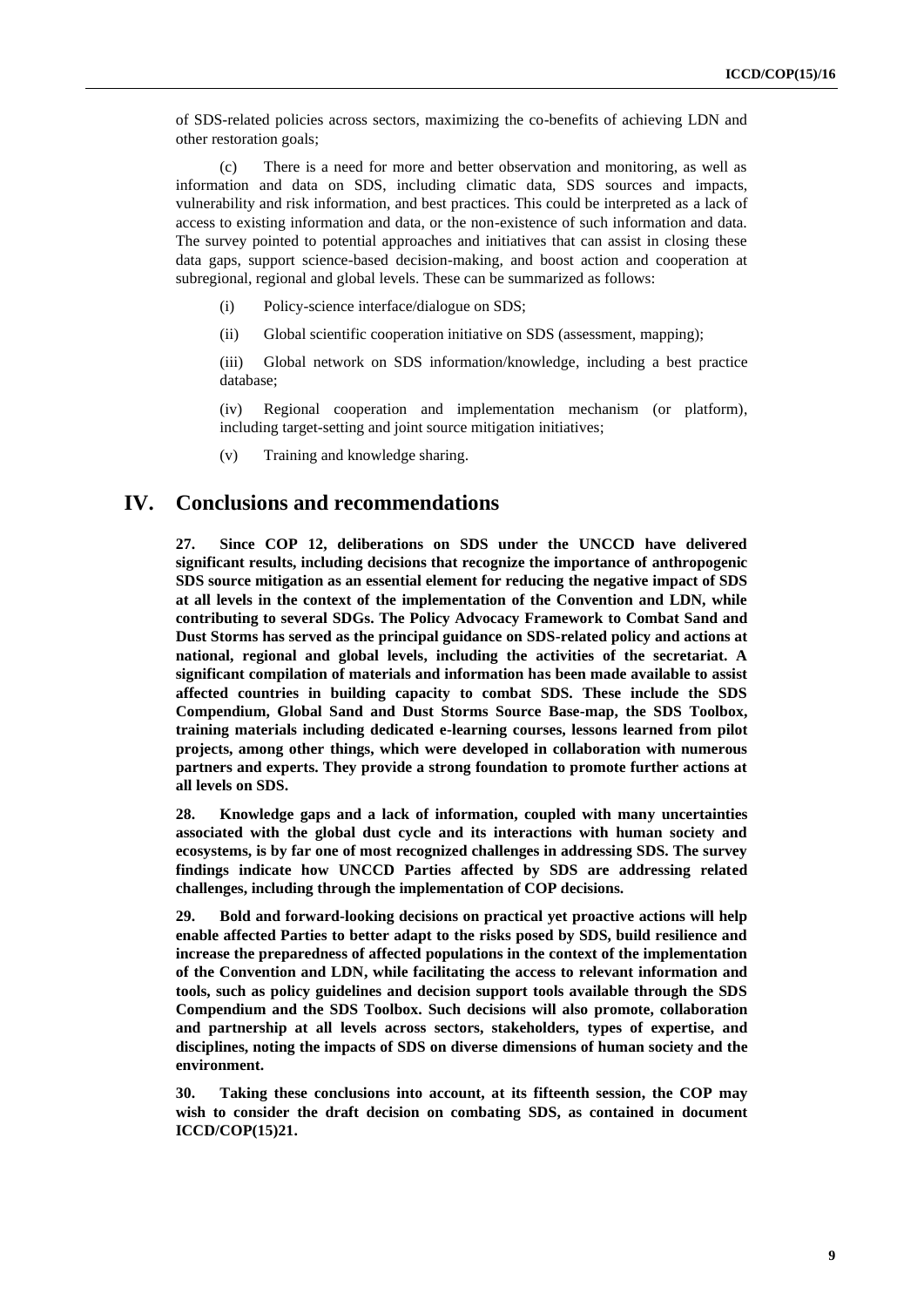# **Annex I**

# **Summary of the action plan elements and associated activity of the United Nations Coalition on Combating Sand and Dust Storms**

## **I. Action plan element 1: United Nations inter-agency collaboration and dialogue on Sand and Dust Storms**

Activity 1.1: Continue to further develop the work of the United Nations Coalition on Combating Sand and Dust Storms and expand its membership; consider enlarging the Coalition to include key players from the public and private sector around the world.

Activity 1.2: Continue to hold regular online general meetings of the Coalition (i.e. at least twice per year), and special purpose ones when needed for planning purposes, as well as meetings of its five Working Groups.

Activity 1.3: Consider a range of high-visibility, high-impact projects that could involve two or more Coalition members/partners, including affected countries, and fast track these.

Activity 1.4: Assure that SDS-related activities and projects undertaken by any and all Coalition members dovetail with similar activities/projects already underway or planned by other members.

Activity 1.5: Participate in numerous high-level international and regional events, through one or more Coalition member(s), in order to highlight the inter-agency collaboration for broad audiences and raise awareness of SDS issues.

## **II. Action plan element 2: Advocacy and awareness-raising**

Activity 2.1: Develop a simple and straightforward communications strategy that helps to address key SDS beneficiaries and other stakeholders (affected countries, other United Nations agencies and intergovernmental organizations, civil society and the private sector).

Activity 2.2: Develop an easy-to-access and use SDS 'app' that offers information on SDS, including forecasts of SDS events, and on measures for undertaking mitigation actions, along with a health-related advisory element.

Activity 2.3: Develop a series of (mostly online) products that can be used to better explain what SDS are and the potential and real impact of related events, as well as what entities/individuals can do to prepare and help mitigate such occurrences.

Activity 2.4: Create a step-by-step road map (infographic) that can also be used both to explain and address SDS challenges for the policy level and locally affected populations.

Activity 2.5: Create a calendar of SDS-related events that can be used to advocate for and raise awareness about SDS issues and the Coalition itself.

## **III. Action plan element 3: Exchange of information and capacity-building**

Activity 3.1: Create a virtual catalogue of all available models and tools for coping with SDS events across their lifecycle and all phases of disaster risk management (prevention to recovery), plus various assessment types, with an emphasis on documenting success stories from varied sources.

Activity 3.2: Document existing research findings (e.g. scientific papers), principal databases and expertise that offer improved knowledge for better understanding SDS events.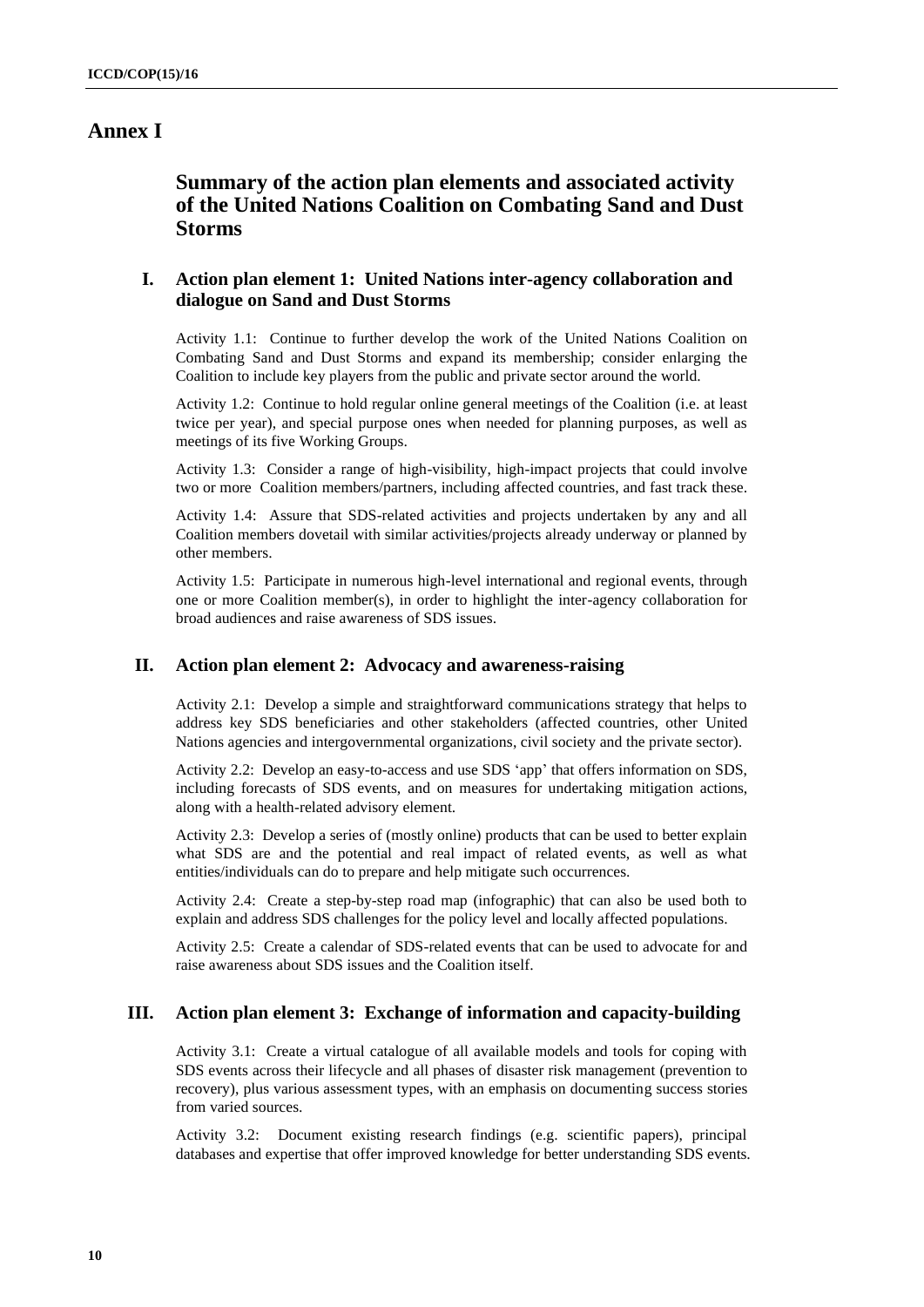Activity 3.3: Conduct a gap analysis to identify areas of the SDS lifecycle where information is lacking and further study is needed; then strive to have scientific research conducted that will ultimately help to fill the gaps identified.

Activity 3.4: Identify reasons for the lack of implementation of SDS source and impact mitigation practices by key beneficiaries, including local ones, and make this information available through the virtual catalogue.

Activity 3.5: Promote studies (and possibly organize one or more conferences) to examine SDS impacts from a gender perspective and on livelihoods, including related humanitarian aspects and political risks stemming from SDS.

Activity 3.6: Plan and organize trainings at national and regional levels, targeting different government sectors in line with SDS's cross-sectoral nature and multidisciplinary impacts.

Activity 3.7: Plan and organize multidisciplinary training programmes, potentially building on and with the support of UNCCD's SDS training modules for national focal points and stakeholders, and similar.

Activity 3.8: Plan and organize trainings for international aid and humanitarian groups, focusing on the advice given to local communities to help prepare for and cope with SDS events.

## **IV. Action plan element 4: Development of a "Plat-forum" for sand and dust storms**

Activity 4.1: Develop an online SDS "Plat-forum", including a database of assessments/papers/studies/tools on SDS, to be accessible to all Coalition members, affected countries and the general public.

Activity 4.2: Allow for a "citizen science" bottom-up approach and real-time reporting as part of the plat-forum, including the use of interactive maps, with functions allowing citizens to upload latest/local information.

Activity 4.3: Include in the plat-forum SDS products (e.g. brochures, instruction kits, newsletters, etc.), calendars of events, and roadmaps to be developed as part of element 2 above.

Activity 4.4: Also include an up-to-date register of current and planned SDS-related capacity-building activities/projects for users of the plat-forum to consult.

#### **V. Action Plan Element 5: Fundraising/resource mobilization**

Activity 5.1: Begin by defining the set of potential funding entities/mechanisms that can be targeted in resource mobilization efforts.

Activity 5.2: Prepare a series of proposals (ranging from source mitigation to early warning and forecasting and educational/outreach activities) for potential donor funding that reflect the highest priority needs of SDS regional partners and affected countries.

Activity 5.3: Organize a "donor–recipient workshop" for the Coalition and affected countries to call on potential donor entities for their support, and for participating donors to make pledges, either of a general nature or toward specific funding requests.

Activity 5.4: For any funding proposal that is to go forward, identify which of the Coalition members will take the lead in the entire process from the start, as well as in assisting the country/region to make contact and follow through with prospective donors.

Activity 5.5: Assist regional entities and countries throughout the process of preparing and submitting funding proposals and matching available/potential resources with their defined needs, in terms of SDS capacity-building at the national and regional levels.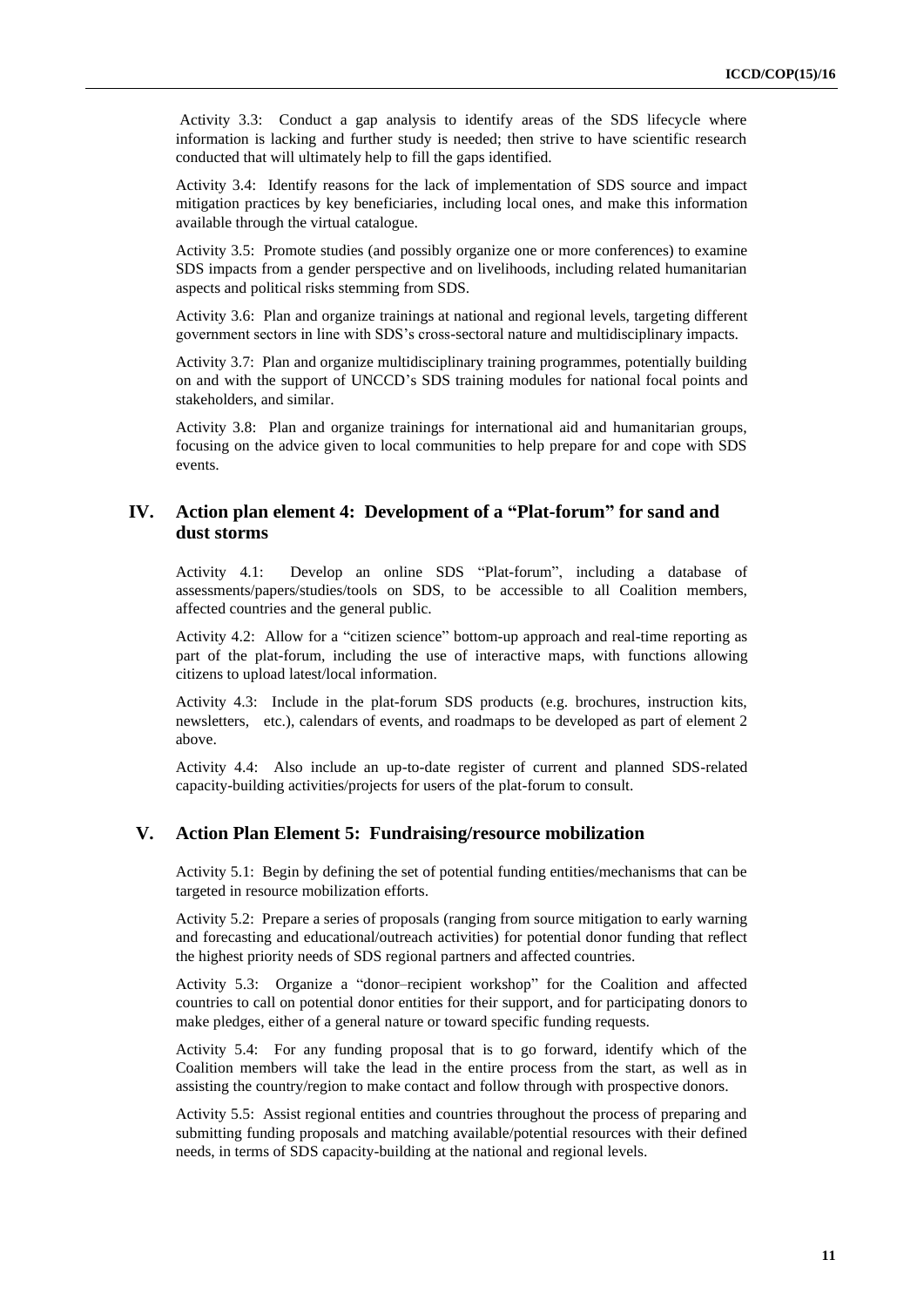Activity 5.6: Where possible, add value to funding proposals by involving private partners such as insurance companies and weather services, etc., for example through the creation of SDS private-public partnerships.

Activity 5.7: Develop and maintain an active register of funding proposals and their status.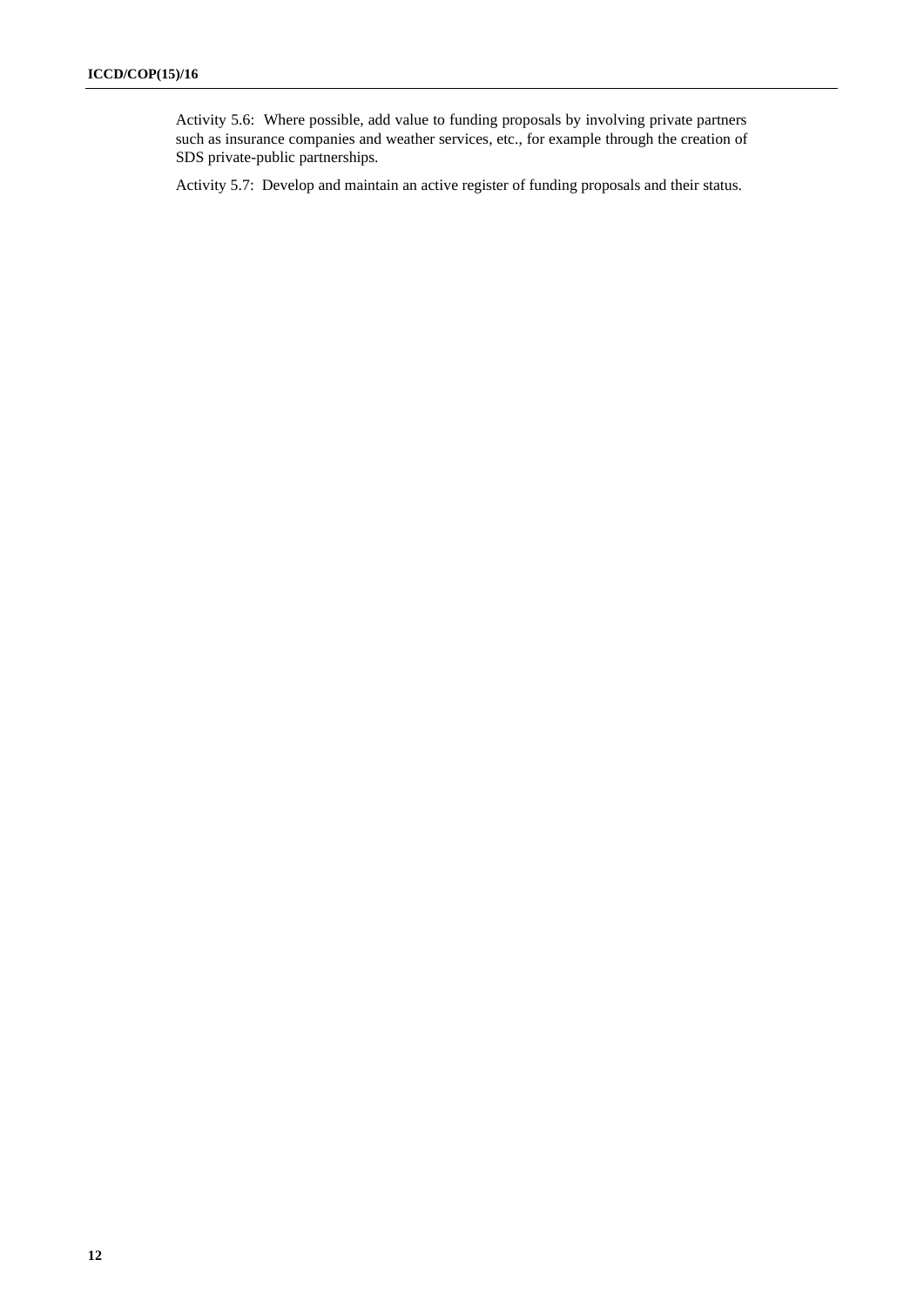# **Annex II**

## **Summary analysis of the survey on sand and dust storms**

1. A total of 47 respondents indicated that their respective country is affected either from domestic dust sources and/or long-range transport of dust, including wind erosion. One third of them confirmed that sand and dust storms (SDS) form part of their national disaster risk reduction policies.

2. A total of 41 respondent countries (87 per cent) identifying themselves as affected by SDS reported having one or more SDS-related policy measures, including: (i) SDS risk reduction strategies; (ii) monitoring and forecasting systems; (iii) an early warning system (including as part of a multi-hazard early warning system); (iv) health advisories; (v) emergency response measures; (vi) legislation and regulations (construction standards, traffic regulations, air quality control, etc.); (vii) institutional arrangements (committees, cross-sectoral coordination bodies etc); and (viii) an SDS source management plan and policy. 'Early warning system' was the most frequently reported measure, followed by 'monitoring and forecasting systems', and relevant 'legislation and regulations'. A total of 25 countries (more than 60 per cent of those with measures) reported having one or two policies related to SDS in place, while 13 countries (31 per cent) reported having 3–5 policies. Fewer countries (3) have 6–8 policies.

3. A total of 36 country respondents reported having SDS sources, and 13 of them (36 per cent) reported that there are programmes and initiatives related directly to anthropogenic SDS source management at subnational and national levels. A majority of such initiatives are associated with broader ecosystem restoration plans and strategies, including those on land degradation neutrality. Under this topic, a small number of countries also included broader ecosystem restoration plans and strategies that might contribute to SDS source mitigation in a broad sense, although such plans and strategies are not explicitly dedicated to SDS source management.

4. On the most critical challenges faced by countries in addressing SDS, the responses largely revolved around lack of information and data followed by lack of awareness. The majority of respondents rated observation and monitoring data on SDS occurrence as the most pressing challenge, although it is essential for forecasting and early warning of SDS. This was followed by SDS source information and risk and impact information, which serve as a primary input for a comprehensive SDS risk reduction strategy including early warning and source mitigation.

5. The respondents had an option to provide additional inputs on priorities for information and data needs for addressing SDS using a 1–5 scale. These inputs reflected the challenges faced, while suggesting specific descriptions relevant to practical actions or intervention areas covering a range of categories. These 'actionable' priorities included various scientific and technical initiatives around monitoring, mapping, vulnerability and risk assessment, impact assessment (health, economy, environment), establishment of a global network on SDS information/knowledge, and policy-science dialogue, among other things. It is noteworthy that respondents rated measures relating to 'Policy, governance and cooperation' as a priority for creating an enabling environment and enhancing capacity to promote actions in a proactive manner. Furthermore, respondents provided their views on the information needs for measures or best practices for SDS impact mitigation (such as health, agriculture, transport, source, etc.) that are applicable or adaptable in their national context. The respondents were asked to rank the most impactful means and areas to boost subregional and regional cooperation in addressing SDS. The top three means/areas were (i) information/data sharing and exchange (such as monitoring, observation); (ii) joint research and scientific initiatives (assessment, mapping); and (iii) training and knowledge-sharing. However, other areas were recognized as highly important, without substantial gaps among the suggested areas for subregional and regional cooperation. For instance, cooperation on anthropogenic source mitigation received the fewest '5' rankings, but it received the most '4' rankings.